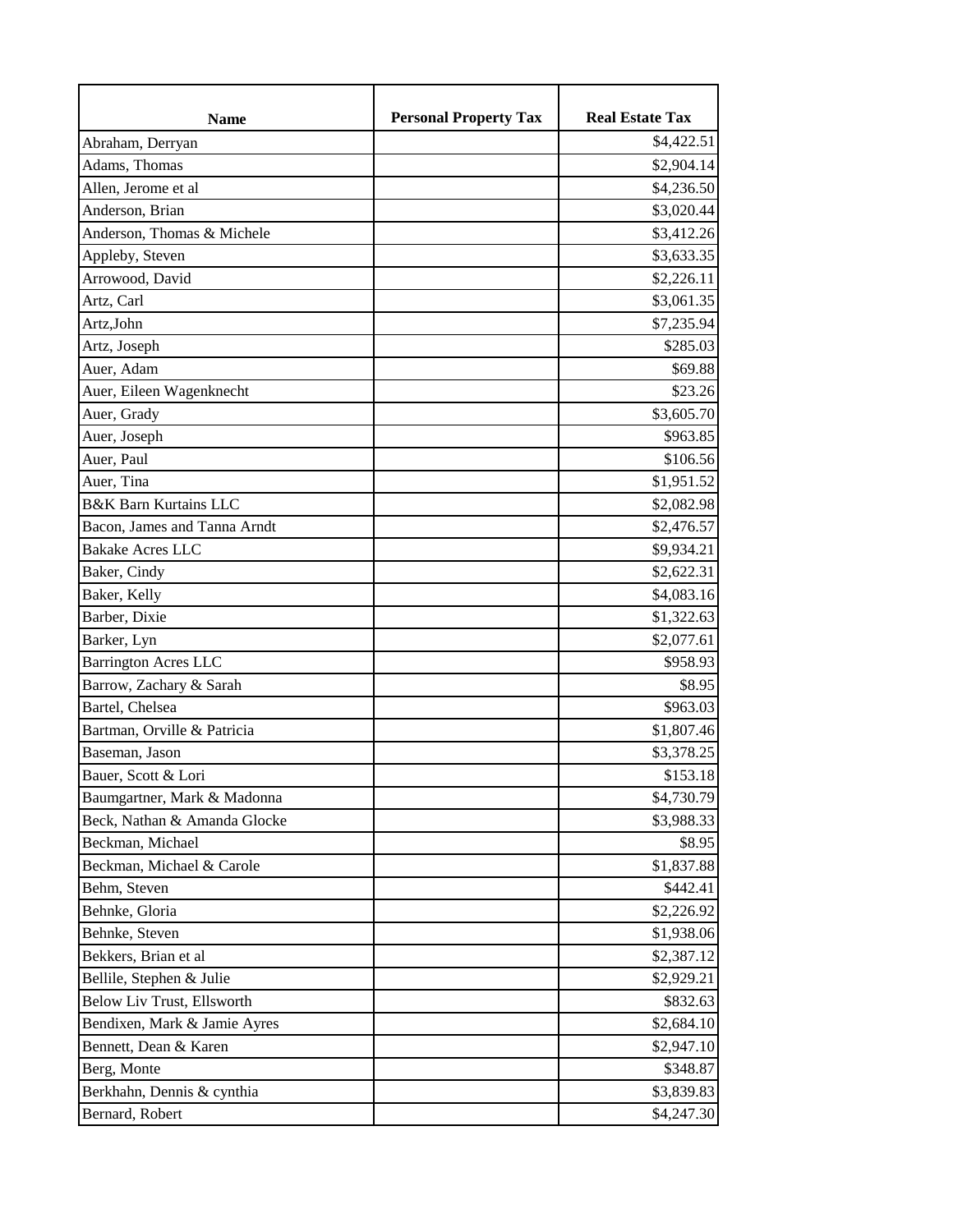| Bero, John & Vickie              |         | \$4,094.82 |
|----------------------------------|---------|------------|
| Bertram, Lee & Lori Ferg         |         | \$5,611.09 |
| Besaw, Lee & Susan               |         | \$531.35   |
| Besaw, Jason & Todd Kostrzak     |         | \$2,093.20 |
| Bethke, Michele                  |         | \$2,462.25 |
| Beyer, Todd & Mary               |         | \$3,548.23 |
| Beyer, William & Suzanne         |         | \$985.32   |
| Binder, James                    |         | \$5,138.82 |
| Bishop, Becky                    |         | \$3,422.99 |
| Blazer, Ross                     |         | \$2,002.47 |
| Bleck, Jeff and Greg             |         | \$1,010.82 |
| Bleck, Jerrold & Kathleen        |         | \$1,977.43 |
| Bleck Jerrold & Thomas           |         | \$1,999.28 |
| Bleck, Scott                     |         | \$552.82   |
| Bleck, Thomas & Glenna           |         | \$2,938.15 |
| Bleck, Thomas & Jerrold          |         | \$146.71   |
| Bleck, Thomas et al              |         | \$7,970.34 |
| <b>Bleck Rev Trust</b>           |         | \$1,531.94 |
| Blink, Charles & Linda           |         | \$1,335.14 |
| Blohowiak, Ralph & Bonnie        |         | \$3,884.56 |
| <b>Blue Star Enterprises LLC</b> |         | \$2,485.75 |
| Blum, Andrew et al               |         | \$2,392.48 |
| <b>Boardwalk MHC LLC</b>         |         | \$5,364.94 |
| Bocik, Ray & Christine           |         | \$5,004.51 |
| Boerst, Dustin and Michelle      |         | \$4,517.52 |
| Bonikowske, Scott                |         | \$2,753.33 |
| Borden, Paul & Tamara            |         | \$3,623.36 |
| Bork, Adam & Karly               |         | \$3,059.81 |
| Botting, Daniel and Elizabeth    |         | \$2,838.37 |
| Brahan, Zach & Bobbi             |         | \$5,185.20 |
| Brauer, Josh & Jill              |         | \$3,210.91 |
| Bricco, Darrel                   |         | \$2,235.05 |
| Brockdorf, Zachary               |         | \$4,380.13 |
| Brownson, Janet                  |         | \$1,570.35 |
| Brownson, Jesse & Michelle       |         | \$2,043.63 |
| Bruzas, Michael & Jennifer       |         | \$4,364.04 |
| Bucan, Mitchell                  |         | \$3,005.18 |
| Buchholz, Chad                   |         | \$988.87   |
| Buchholz, Jeremy & Shawn         |         | \$2,471.89 |
| Buchholz, Todd & Laura           |         | \$3,553.84 |
| Buchinger, Jayne                 |         | \$4,101.04 |
| Buelow, Darwin & Karen           |         | \$1,809.26 |
| Buelow, Mark                     | \$26.83 | \$4,310.37 |
| Buelow, Melissa                  |         | \$2,032.89 |
| Bunting, Kari                    |         | \$8,474.33 |
| Burdick, William                 |         | \$3,966.86 |
| Burmeister, Gary                 |         | \$4,011.59 |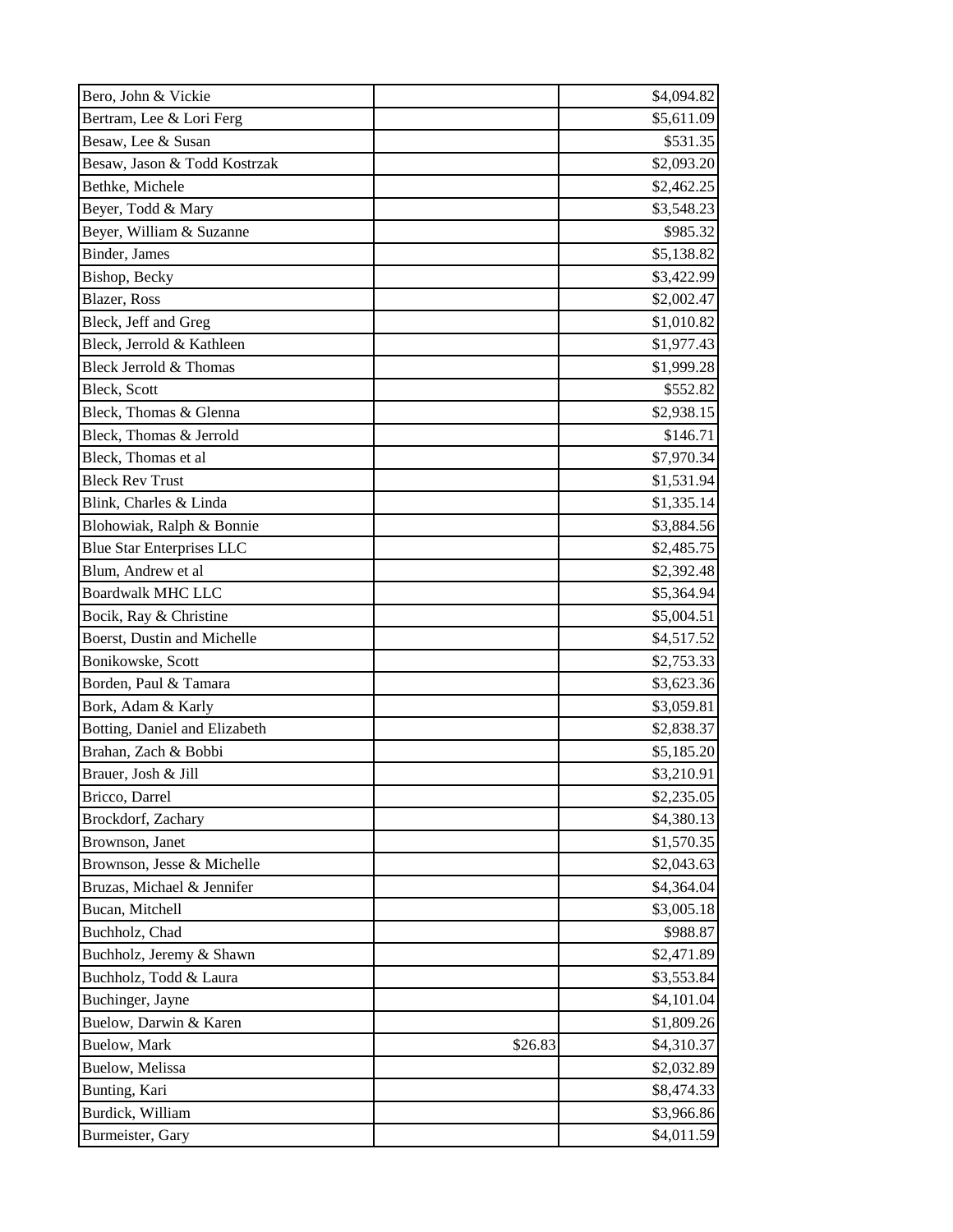| Burton, Peggy & Peter                |            | \$4,811.29  |
|--------------------------------------|------------|-------------|
| Buss, William & June                 |            | \$1,991.75  |
| Cable, Ryan                          |            | \$1,052.57  |
| Calnin, Nicholas                     |            | \$2,439.01  |
| Capener, Paul & Julie                |            | \$3,532.12  |
| Carelli, Thomas & Joan               |            | \$2,574.96  |
| Carpenter, Lamont & Ruth             |            | \$4,591.25  |
| <b>Cartwright Trust</b>              |            | \$2,272.11  |
| Casey, Doug                          |            | \$1,062.70  |
| Casey, Glenn                         |            | \$702.64    |
| Casey, Mark & Teri                   |            | \$3,022.23  |
| Chapman, Charles & Nan               |            | \$4,177.53  |
| Christen, Jeremiah & Ahava           |            | \$2,766.40  |
| <b>CHS-LLC</b>                       |            | \$4,171.63  |
| <b>CKCF Properties</b>               | \$2,254.04 | \$15,461.97 |
| Clegg, Donald & Dorothy              |            | \$3,641.26  |
| Clegg, Robert                        |            | \$3,313.85  |
| Clegg, William & Beth                |            | \$4,351.51  |
| Close, Kenneth & Jodi                |            | \$3,914.99  |
| Close, Todd                          |            | \$2,637.59  |
| Coenen, Lynn                         |            | \$2,426.48  |
| Cowan, Lucinda                       |            | \$71.12     |
| Cowan, Seth & Lucinda                |            | \$1,869.13  |
| Crain, David & Christine             |            | \$6,880.50  |
| Crain, Gerald                        |            | \$119.87    |
| Crain, Thomas and James              |            | \$125.24    |
| Crain, Thomas & Dawn                 |            | \$3,764.08  |
| Crain Rev Trust                      |            | \$348.16    |
| Crass, Daniel                        |            | \$1,961.33  |
| <b>CTC New London</b>                |            | \$4,865.80  |
| Cupp, Doreen & William               |            | \$3,886.36  |
| Cutler, Kevin                        |            | \$1,913.02  |
| D&D Beyer Farms LLC                  |            | \$20,203.75 |
| Dailey, Eric                         |            | \$1,837.88  |
| Dailey, Scott & Brenda               |            | \$3,557.16  |
| Dailey Family IR Trust               |            | \$2,648.33  |
| Dallman, Norbert & Verna             | \$19.39    | \$445.27    |
| Dallman Family Real Estate LLC Et Al |            | \$2,346.14  |
| Damico, John & Kayla                 |            | \$4,169.03  |
| Daul, Kurt                           |            | \$1,484.47  |
| Davidson, Robert & Holly             |            | \$2,140.23  |
| Debruin, Floyd & Karen               |            | \$3,562.53  |
| Deere Credit                         |            |             |
| Desrochers, Jesse                    |            | \$3,309.54  |
| Diem, Scott                          |            | \$1,599.93  |
| Dietzen, Steven                      |            | \$70.49     |
| Direct TV LLC                        | \$225.25   |             |
|                                      |            |             |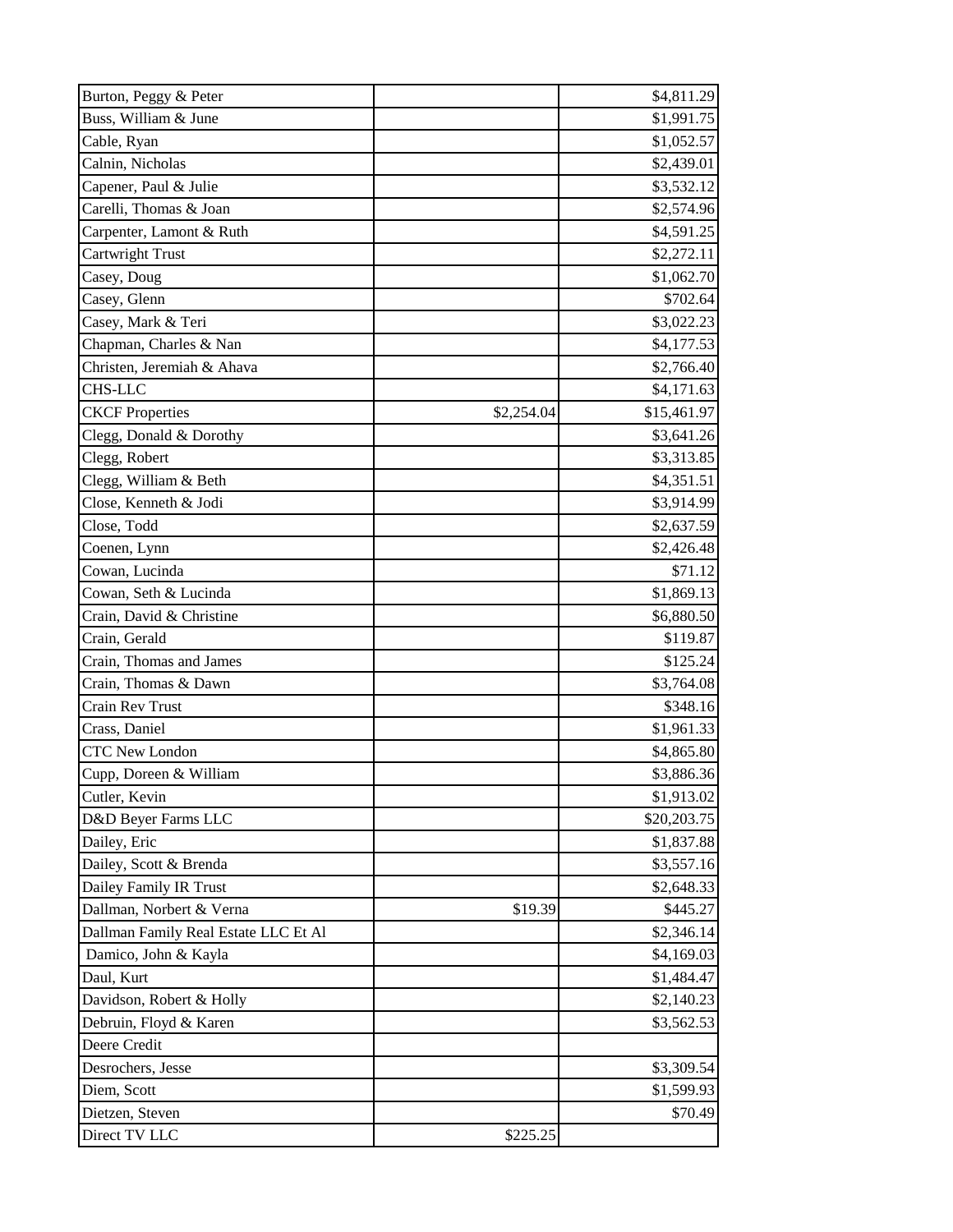| Dish Network                 | \$177.13 |             |
|------------------------------|----------|-------------|
| Dobberstein, Mark & Michelle |          | \$3,792.35  |
| Draheim, Roger               |          | \$2,756.94  |
| Drath, Ronald & Kristine     |          | \$2,667.99  |
| Drawenek, Aaron & Melissa    |          | \$243.31    |
| Drews, Janice                |          | \$3,301.34  |
| Duch, Eric & Jill            |          | \$3,648.41  |
| Duch, Jeffrey & Karen        |          | \$359.16    |
| Duch Agric Property          |          | \$3,800.00  |
| Duch Hunting Property        |          | \$1,137.84  |
| Dunbar, Henry and Aimee      |          | \$2,150.96  |
| Earley, Dale                 |          | \$250.12    |
| Ebben, Robert & Peggy        |          | \$2,236.33  |
| Egan, John                   |          | \$1,777.06  |
| Egan, Mark & Linda           |          | \$2,734.20  |
| Egan, Maureen                |          | \$1,857.56  |
| <b>Egan Bros Partnership</b> |          | \$23,764.26 |
| Elandt, James                |          | \$2,765.95  |
| Elandt, Terry                |          | \$3,092.24  |
| <b>Elandt Rev Trust</b>      |          | \$758.57    |
| Elliott, Shawn & Deann       |          | \$2,775.35  |
| Engel, Daniel & Christel     |          | \$207.47    |
| Erdmann, Gordon & Annette    |          | \$3,197.57  |
| Ermer, Gregory               |          | \$835.49    |
| Ernst, John & Robin          |          | \$1,859.34  |
| Ernst, Rory & Heather        |          | \$3,119.66  |
| Euhardy, John & Karen        | \$4.46   | \$5,497.85  |
| Euhardy, Michael             |          | \$1,828.93  |
| Euhardy, Randy               |          | \$1,530.16  |
| Euhardy, Sherie              |          | \$1,528.38  |
| Evans, Wade & Kelly          |          | \$3,072.34  |
| Evers, Kenneth & Tammy       |          | \$1,746.63  |
| Everson, Dennis              |          | \$1,653.61  |
| Everson, Linda               |          | \$2,530.24  |
| Everts, Peter & Debra        |          | \$1,129.41  |
| Everts, Philip               |          | \$2,227.89  |
| Everts, Wayne                |          | \$123.45    |
| <b>Everts Rev Liv Trust</b>  |          | \$37.58     |
| <b>Everts Trust</b>          |          | \$3,657.32  |
| Faith Ltd. Partnership       |          | \$2,498.22  |
| Falke, Gary                  |          | \$3,833.05  |
| Farbo, David                 |          | \$3,356.79  |
| Fassbender, James            |          | \$2,422.89  |
| Faucher, Larry               |          | \$3,195.77  |
| Feavel, Gary                 |          | \$1,938.06  |
| Feil, Paul                   |          | \$373.47    |
| Feistel, Dan                 |          | \$853.39    |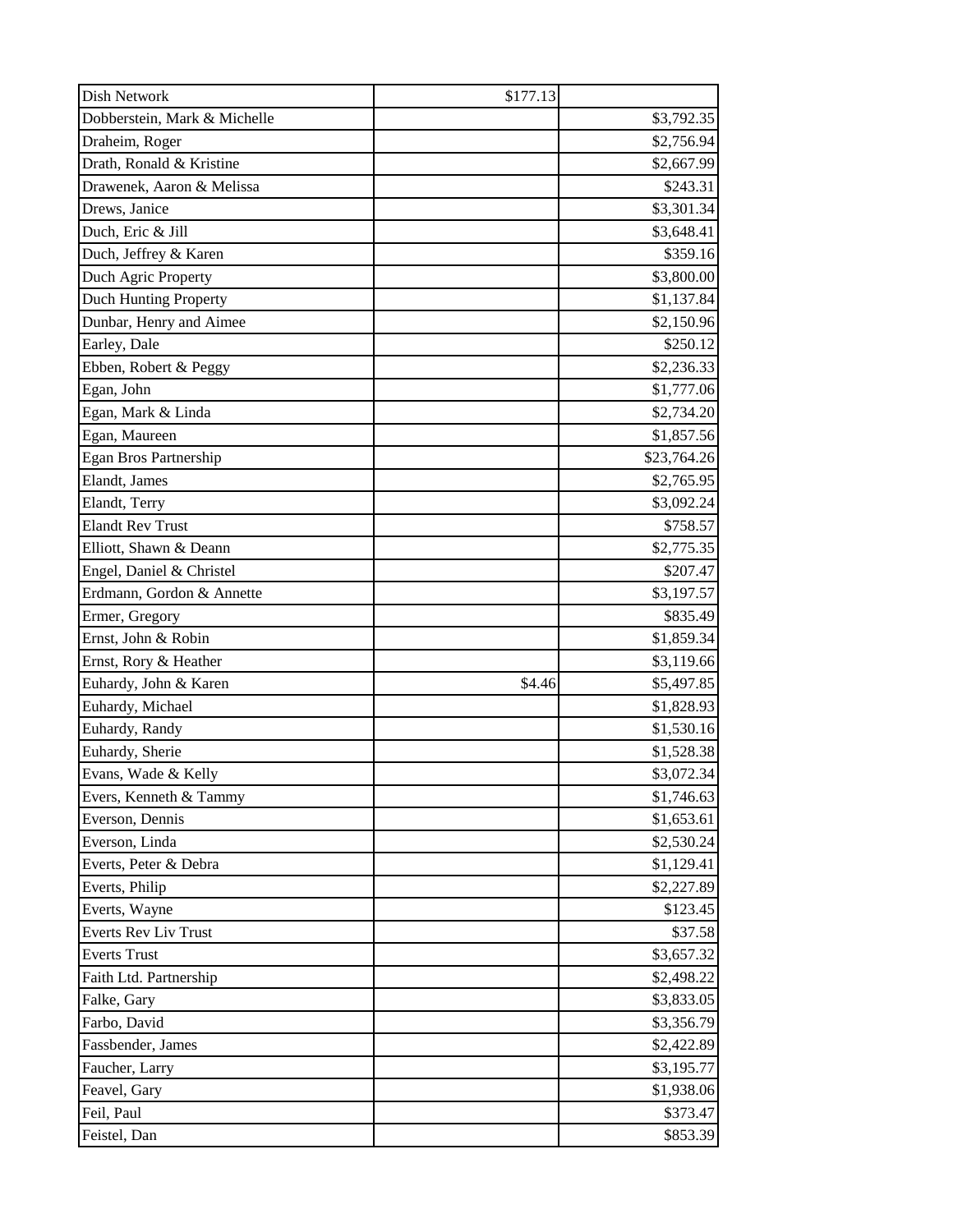| Feldmann Jt Rev Trust         | \$5,117.46  |
|-------------------------------|-------------|
| <b>Fenske Trust</b>           | \$408.00    |
| Fiebelkorn, James et al       | \$534.92    |
| Fiebelkorn, Roger             | \$2,975.47  |
| Fietzer, Craig                | \$2,586.29  |
| Fietzer, Kyle                 | \$6,064.81  |
| Fietzer, Leon                 | \$1,593.60  |
| <b>Fietzer Farms</b>          | \$24,042.71 |
| <b>Fietzer Liv Trust</b>      | \$3,072.33  |
| <b>Fietzer Revoc Trust</b>    | \$3,911.39  |
| <b>Fietzer Revoc Trust</b>    | \$2,113.19  |
| Fisher, Patricia              | \$2,074.02  |
| Fitzgerald, Lorianne          | \$1,669.71  |
| Flanagan, David               | \$3,356.77  |
| Flease, Mitchell and Katie    | \$3,713.64  |
| Foster, Andrew                | \$1,548.04  |
| Foster, Michael               | \$3.57      |
| <b>Foster Family Trust</b>    | \$32.20     |
| Four F Farm LLC               | \$4,944.58  |
| Frank, James                  | \$3,503.49  |
| Froehlich, Sharon             | \$2,470.25  |
| Fuerst, Gregory               | \$5,203.93  |
| Furman, Donald                | \$5,349.81  |
| G S Realty                    | \$1,745.67  |
| Gaigg, Mark                   | \$4,050.23  |
| Gallow, Daniel                | \$2,916.69  |
| Garrison, Corey               | \$880.22    |
| Genereau, Eric                | \$2,363.85  |
| Genke, Kevin                  | \$843.15    |
| Genske, Randy Jr              | \$638.70    |
| Genske, Randy Sr              | \$4,683.84  |
| Genske, Kayla & Joseph Gitter | \$14.31     |
| Gerhardt, James               | \$1,176.66  |
| Gerndt, Joshua                | \$1,020.27  |
| Gerndt, Lindon                | \$2,473.00  |
| Gerndt, Peter                 | \$2,653.88  |
| Gerndt Liv Trust              | \$2,390.70  |
| Gerrits, Ronald               | \$616.59    |
| Gielow, Dennis                | \$1,175.93  |
| Gielow, Dwain                 | \$3,118.85  |
| Gilbert, William              | \$1,592.26  |
| Gillespie, Marc               | \$2,895.20  |
| Gitter, Lawrence              | \$3,607.23  |
| Gitter, Paul                  | \$1,400.83  |
| Glatczak, Robert and Agnes    | \$3,016.88  |
| Goedderz, Paul                | \$527.78    |
| Goedderz, Steven              | \$7,125.90  |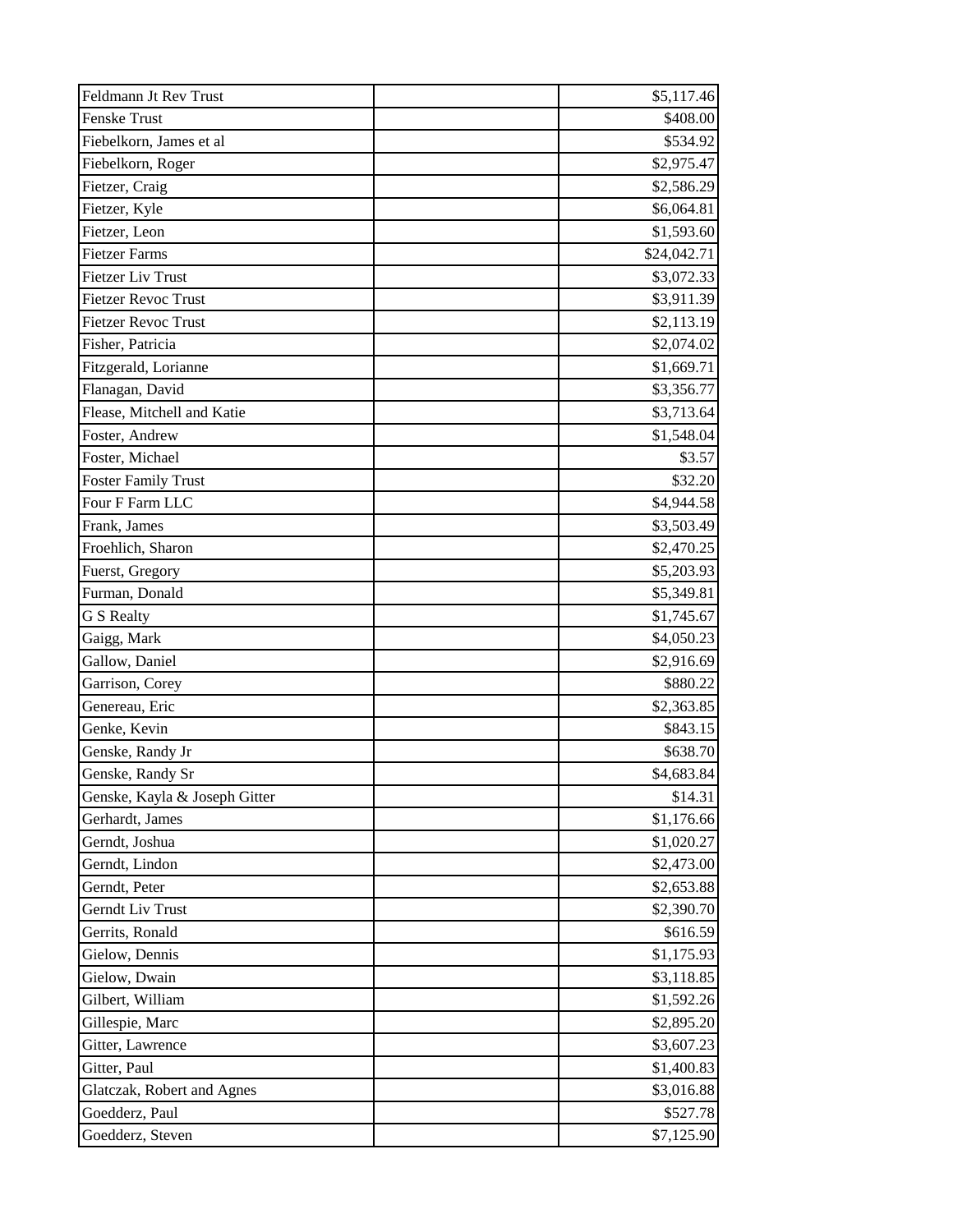| Golla, Rodney             | \$2,344.17             |
|---------------------------|------------------------|
| Gonnering, Mark           | \$4,560.83             |
| Gooding, Samantha         | \$2,560.66             |
| Gorges, Alan              | \$2,054.35             |
| Gorges, Scott             | \$4,063.47             |
| Gorges, Susan             | \$103.77               |
| Gorman, Daniel            | \$3,900.91             |
| Gorman, Edward            | \$1,531.50             |
| Gorman, Patrick           | \$3,802.26             |
| Gorman, Thomas            | \$8,329.54             |
| Gossens, Norbert          | \$2,324.50             |
| Gough, Kenneth            | \$967.43               |
| <b>Gray Hawk Leasing</b>  | \$38.65                |
| Gretzinger, Michael       | \$3,541.06             |
| Griesbach, Robert         | \$4,203.40             |
| Griffin, Brad             | \$2,199.27             |
| Griffin, Brett            | \$8,387.95             |
| Griffin, Chad             | \$3,560.74             |
| Griffin, Dennis           | \$1,979.69             |
| Griffin, Roger            | \$2,339.65             |
| Griffin, Steven           | \$1,794.94             |
| Griffin, Thomas           | \$1,242.87             |
| Griffin Irish Acres       | \$174.51<br>\$1,198.28 |
| Grimmer, Kaylene          | \$939.77               |
| Grosskopf, Jeff           | \$3,204.70             |
| Grossman, Duaine          | \$2,273.45             |
| Gruening, Michael         | \$2,312.81             |
| Gruetzmacher, Kyle        | \$3,244.09             |
| Gulbrandsen, Barbara      | \$3,297.75             |
| Gunderson, David          | \$2,652.22             |
| Gunderson, Jack           | \$581.69               |
| Guthrie, Kirk             | \$2,439.01             |
| Gutsmeidl, Gary           | \$3,446.24             |
| Guyette, Jeremy           | \$1,599.93             |
| Hagen, Bryant             | \$1,100.27             |
| Hammill, James            | \$2,252.93             |
| Hampshire, Lida           | \$1,156.70             |
| Hanadel, Stephen          | \$3,285.23             |
| Handrich, Travis & Maria  | \$329.62               |
| Handschke, Jeffrey        | \$306.00               |
| Handschke, Jeff and Karen | \$5,895.47             |
| Handschke, Joseph & Jon   | \$730.76               |
| Handschke Rev Liv Trust   | \$359.60               |
| Hankey, Douglas           | \$3,188.62             |
| Hansen, Darrell           | \$1,949.62             |
| Hansen, Robert            | \$1,576.67             |
| Hanson, Gerald            | \$213.70               |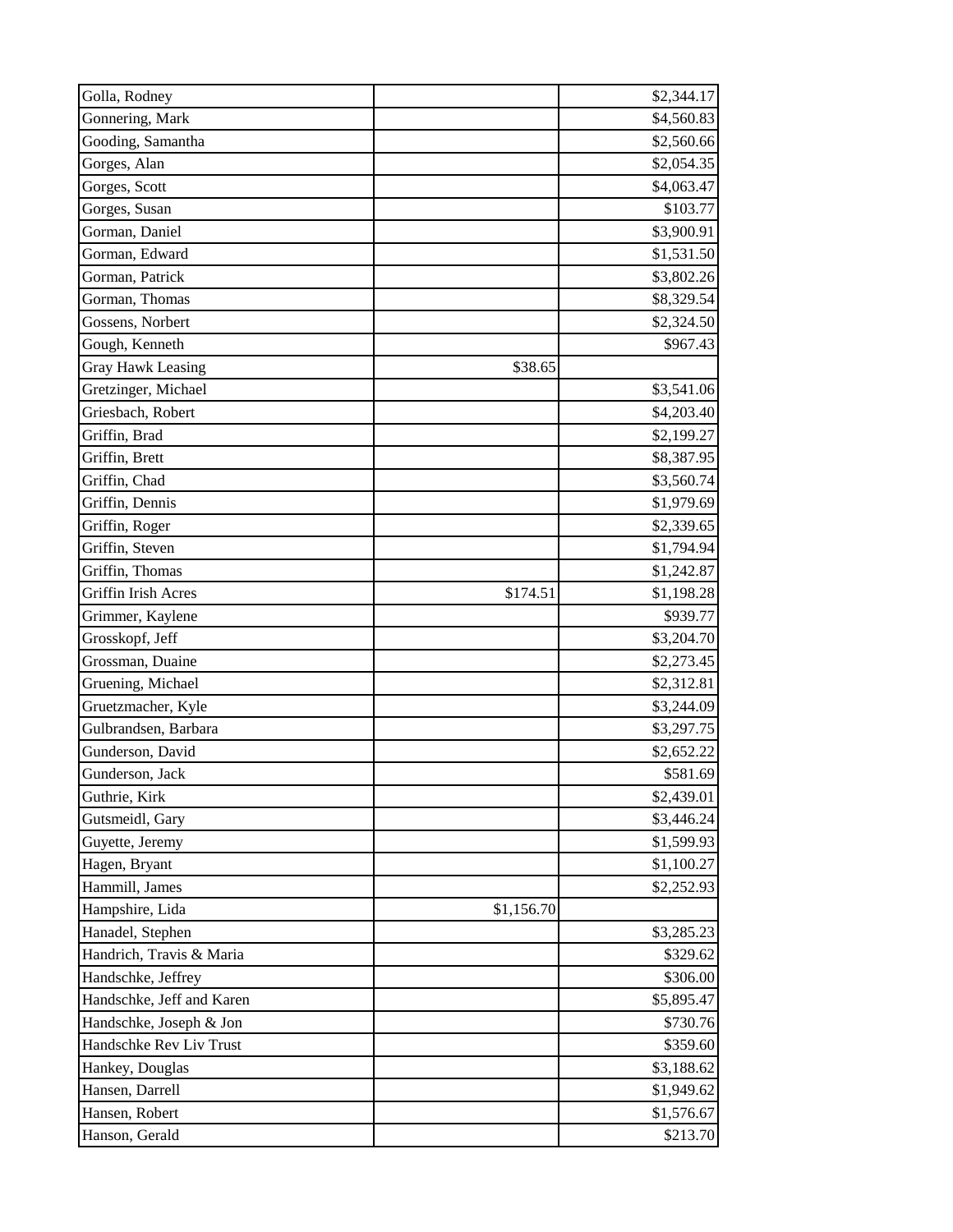| Hanson, James              | \$2,272.62             |
|----------------------------|------------------------|
| Hanson, Todd               | \$2,741.42             |
| Harvey, Aaron              | \$2,696.62             |
| Harvey, John               | \$5,129.75             |
| Hass Rev Trust             | \$453.39               |
| Hathorne, Malcome          | \$2,744.93             |
| Hawkinson, James           | \$2,433.63             |
| Hebel, Don                 | \$4,000.84             |
| Hegner, Lorien             | \$3,609.05             |
| Heideman, John             | \$817.60               |
| Heidemann, John            | \$2,794.08             |
| Heimbruch, Anita           | \$816.33               |
| Heimbruch, Bruce           | \$6,682.93             |
| Heimbruch, Daniel          | \$3,278.07             |
| Heimbruch, Grace           | \$2,540.98             |
| Heimbruch, Steven          | \$7,642.75             |
| <b>Heimbruch Rev Trust</b> | \$17.89<br>\$7,220.75  |
| Heise, Thomas              | \$2,084.98             |
| Henrickson, Darryl         | \$2,820.08             |
| Hensel, Dave               | \$7,771.72             |
| Heritage Park Preserve     | \$161.60               |
| Hermes, Robb               | \$2,743.14             |
| Herzfeldt, Peter           | \$2,839.75             |
| Herzfeldt, Scott           | \$3,659.15             |
| Herzfeldt, Andy            | \$2,798.60             |
| Highway Truck Parts Ltd    | \$261.89<br>\$5,969.66 |
| Hilker, Carol              | \$1,359.24             |
| Hilker, Karen              | \$329.18               |
| Hobbs, Tressa              | \$1,209.90             |
| Hoffman, George            | \$4,571.57             |
| Hoffman, George et al      | \$408.00               |
| Hoffman, John              | \$2,337.18             |
| Hoffman, Kenneth           | \$408.00               |
| Hoffman, Dennis            | \$236.16               |
| Hoffman, Kirt              | \$408.00               |
| Hogan, Mike                | \$6,370.08             |
| Hoier, John                | \$4,970.07             |
| Hoppa, Harry               | \$2,599.07             |
| Huber, Todd                | \$3,297.75             |
| Huebner, Aaron             | \$1,496.87             |
| Huebner, Brian             | \$2,120.95             |
| Huebner, Cody              | \$953.12               |
| Huebner, James             | \$2,286.94             |
| Huebner, Jeffrey           | \$2,803.53             |
| Huebner, Lee Jay           | \$1,200.97             |
| Huebner, Lee Jay and Cindy | \$1,941.64             |
| Huebner, Thomas            | \$1,186.66             |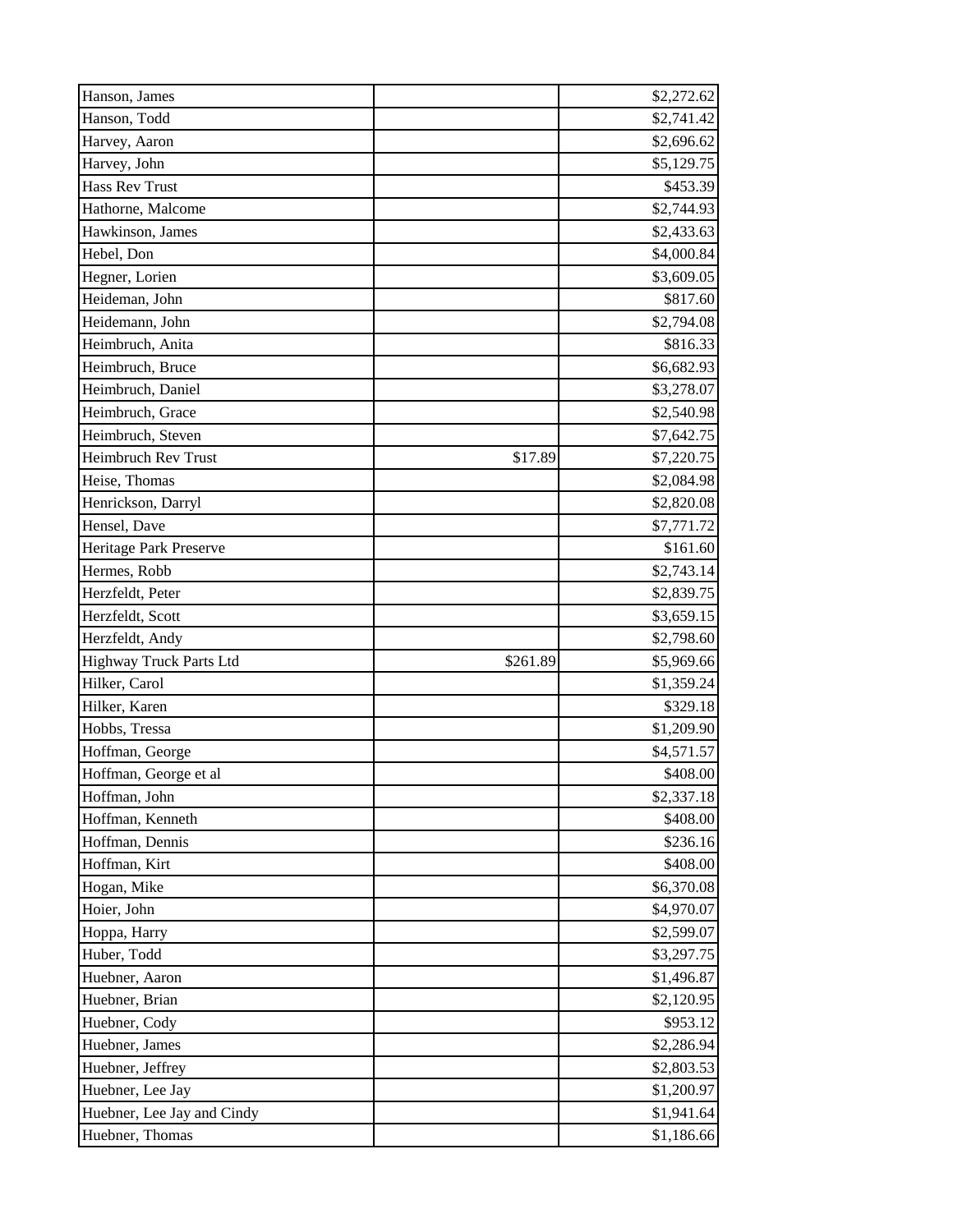| Huebner, William         |         | \$1,091.85  |
|--------------------------|---------|-------------|
| Huse, Keith              |         | \$3,317.29  |
| Huss, Ryan & Lisa        |         | \$844.45    |
| Huzzar, Benjamin         |         | \$2,236.84  |
| Huzzar, Michael          |         | \$275.33    |
| Immel, Andrew            |         | \$4,253.12  |
| Immel, Randi             |         | \$712.05    |
| Ingersoll, Gary          |         | \$2,545.59  |
| Jacobchick, Kenneth      |         | \$2,446.16  |
| Jaeger, Douglas          |         | \$1,523.84  |
| Jaeger, Justin           |         | \$4,206.59  |
| Jagoditsch, David        |         | \$195.01    |
| Jahnke, Todd             |         | \$2,540.98  |
| Jansen, Ronald           |         | \$5,020.62  |
| Jarosinski, Thomas       |         | \$70.00     |
| Jennerjohn, Brenda       |         | \$2,446.16  |
| Jensen, Lawrence         |         | \$3,332.56  |
| Jeske, Jeffrey           |         | \$1,735.91  |
| Jessogne, Jeffrey        |         | \$4,533.99  |
| JJ Young Builders        | \$34.88 | \$2,441.62  |
| Johnson, Mark            |         | \$1,413.50  |
| Johnson, Nancy           |         | \$4,149.12  |
| Johnson, William         |         | \$1,841.73  |
| Johnson Jt Rev Liv Trust |         | \$2,299.96  |
| Jones, Daniel & Vicki    |         | \$204.00    |
| Jones, Daniel & Casey    |         | \$3,151.04  |
| Jones, Jean              |         | \$1,351.25  |
| Juedes, Gary             |         | \$733.06    |
| Kalbus, Mary             |         | \$1,767.64  |
| Kalbus, Michael          |         | \$778.24    |
| Kalbus, Paul             |         | \$2,542.76  |
| Kalbus Family IR Trust   |         | \$4,462.82  |
| Kamp, Brian              |         | \$5,272.42  |
| Kanouse, David           |         | \$2,192.11  |
| Karpf, Chad              |         | \$12,170.53 |
| Karpf Liv Trust          |         | \$2,431.83  |
| Kern, Dan                |         | \$408.00    |
| Kern, Daniel             | \$39.36 | \$43.75     |
| Kern, Daniel             |         | \$153.00    |
| Kester, Linda            |         | \$130.59    |
| Kietzmann, Lawrence      |         | \$1,517.63  |
| Kimball, Marsha          |         | \$833.70    |
| Kimball, Marsha          |         | \$2,392.48  |
| Kimball, Scott           |         | \$3,487.40  |
| Kivisto, Walfred         |         | \$1,821.78  |
| Klegin, Frank            |         | \$3,952.55  |
| Klegin, Kevin            |         | \$1,212.53  |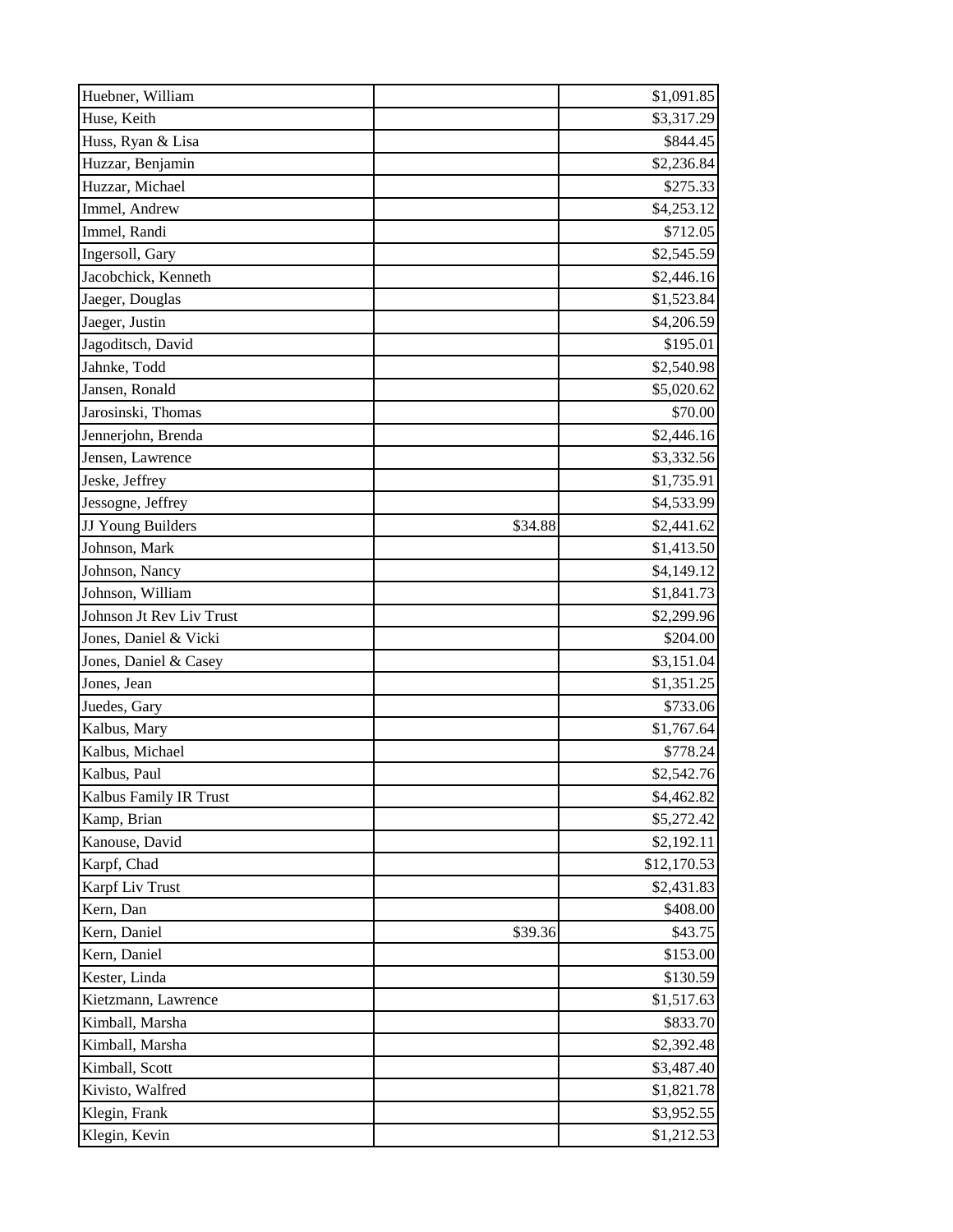| Klein, Daniel            |          | \$4,685.11 |
|--------------------------|----------|------------|
| Klingbeil, Andrew        |          | \$5,441.04 |
| Klosiewski, Stan         |          | \$2,870.17 |
| Klosterman, Peter        |          | \$5,012.50 |
| Klotzbuecher, Daniel     |          | \$3,900.91 |
| Klotzbuecher, Kevin      |          | \$3,340.56 |
| Klug, Mark               |          | \$2,390.69 |
| Knoespel, Garrett        |          | \$3,081.27 |
| Koelbl, Clint            |          | \$776.46   |
| Koelbl, Todd             |          | \$264.79   |
| Kohel Rev Trust          |          | \$960.72   |
| Kominowski, Scott        |          | \$2,979.29 |
| Konitzer, Jeffery        |          | \$1,514.06 |
| Konrad, Gary             |          | \$3,070.54 |
| Konrad, James            |          | \$2,184.96 |
| Korth, Marcus            |          | \$7.16     |
| Korth, Randall           |          | \$2,514.15 |
| Kostrzak, Patricia       |          | \$2,371.02 |
| Krabbe, Randolph         |          | \$2,854.06 |
| Krake, Andrew            |          | \$2,759.25 |
| Kraning, Chrisanne       |          | \$1,543.52 |
| Krause, Bonnie           |          | \$4,222.71 |
| Kreutzberg, Andrew       |          | \$2,185.33 |
| Krostue, William         |          | \$1,845.92 |
| Krueger, Michael         |          | \$3,030.23 |
| Krueger, Roger           |          | \$2,576.76 |
| Krueger, Sam             |          | \$1,403.14 |
| Kuehl, William           |          | \$2,782.51 |
| Kuehne, Jacqueline       |          | \$2,526.67 |
| Kuhnke, Leroy            |          | \$2,386.17 |
| Kulinski, Kurtis         |          | \$3,092.00 |
| Kusserow, David          |          | \$1,502.35 |
| <b>Lamar Advertising</b> | \$245.65 |            |
| Lamers, Ann              |          | \$1,791.36 |
| Lang, Robert             |          | \$1,240.01 |
| Larson, Marla            |          | \$195.01   |
| Laughlin, Blair          |          | \$5,729.09 |
| Laughlin, Donald         |          | \$2,549.92 |
| Laughlin, Earl           |          | \$2,112.44 |
| Laughlin, Michael        |          | \$1,259.05 |
| Lebeau, Sheri            |          | \$2,122.34 |
| Leclair, Thomas          |          | \$2,871.94 |
| Lee, Michael             |          | \$3,784.38 |
| Lehl, Kelly              |          | \$4,644.91 |
| Lehman, Thomas           |          | \$1,371.77 |
| Lemmens, Teresa          |          | \$4,349.73 |
| Leon, Reyes              |          | \$1,891.55 |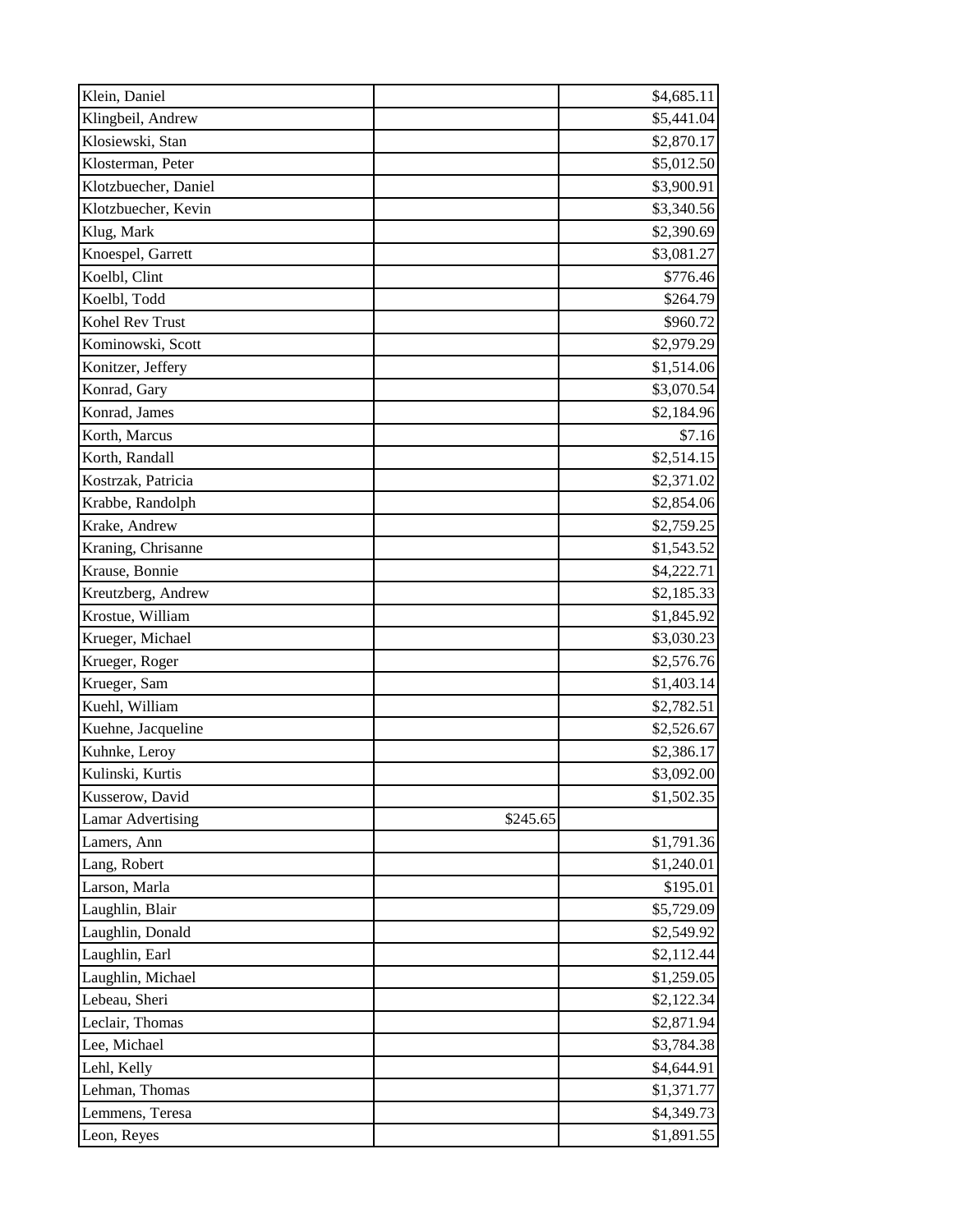| Lien, Sabra                     |         | \$2,779.76 |
|---------------------------------|---------|------------|
| Linberg, Timothy                |         | \$2,353.95 |
| Lippert, Walter                 |         | \$3,253.03 |
| Locy, John Jr                   |         | \$4,312.15 |
| Loughrin, David                 |         | \$53.67    |
| Loughrin, Gerald & James Degoey |         | \$422.22   |
| Loughrin, Gerald                |         | \$1,203.60 |
| Loughrin, Matthew               |         | \$281.15   |
| Loughrin, Michael               |         | \$1,281.17 |
| Loughrin, Zachary               |         | \$7,947.89 |
| Lowney, John                    |         | \$1,435.34 |
| Lubinski, Craig                 |         | \$3,299.54 |
| Ludwikowski, Roberta            |         | \$3,739.65 |
| Luedtke, Steven                 |         | \$3,099.16 |
| Luedtke, William                |         | \$2,143.81 |
| M Schettl                       | \$10.74 |            |
| Mackowiak, David                |         | \$3,503.42 |
| Mackowiak, Joann                |         | \$2,557.21 |
| <b>Maddam Aerials</b>           |         | \$2,980.13 |
| Madden, Daniel & Lisa           |         | \$76.92    |
| Madden, Dan                     |         | \$9,690.89 |
| Madden, Dan & Brenda            |         | \$5,199.05 |
| Madden, Daniel Et Al            |         | \$874.86   |
| Mader, Chad                     |         | \$2,953.29 |
| Mader, Chad/Cheri               |         | \$3,809.42 |
| Malliet, Justin and Jacki       |         | \$2,063.30 |
| Malliet, Steven                 |         | \$3,322.80 |
| Maple Creek Hunting Club LLC    |         | \$96.61    |
| Mares, Chad                     |         | \$774.67   |
| Marlin Leasing                  |         |            |
| Marquardt, Andrew               |         | \$2,277.99 |
| Marquardt, George               |         | \$2,147.39 |
| Marquette, Cynthia              |         | \$3,199.36 |
| Marx, Jeffrey                   |         | \$623.12   |
| Mattson, Tim                    | \$14.54 | \$111.91   |
| <b>Mattson Liv Trust</b>        |         | \$72.79    |
| Matuszny, Mirga                 |         | \$1,966.69 |
| Maus Family IR Trust            |         | \$1,966.69 |
| McCarthy, Kevin                 |         | \$1,576.39 |
| McClone, Richard and Connie     |         | \$3,265.55 |
| McCoy, John                     |         | \$2,163.48 |
| McCoy, Michael                  |         | \$840.42   |
| McFaul, Lee                     |         | \$3,646.18 |
| McFaul, Thomas                  |         | \$1,787.78 |
| <b>McFaul Family IR Trust</b>   |         | \$250.47   |
| McGlone, Aaron                  |         | \$1,517.63 |
| McKeever, Jill                  |         | \$4,499.99 |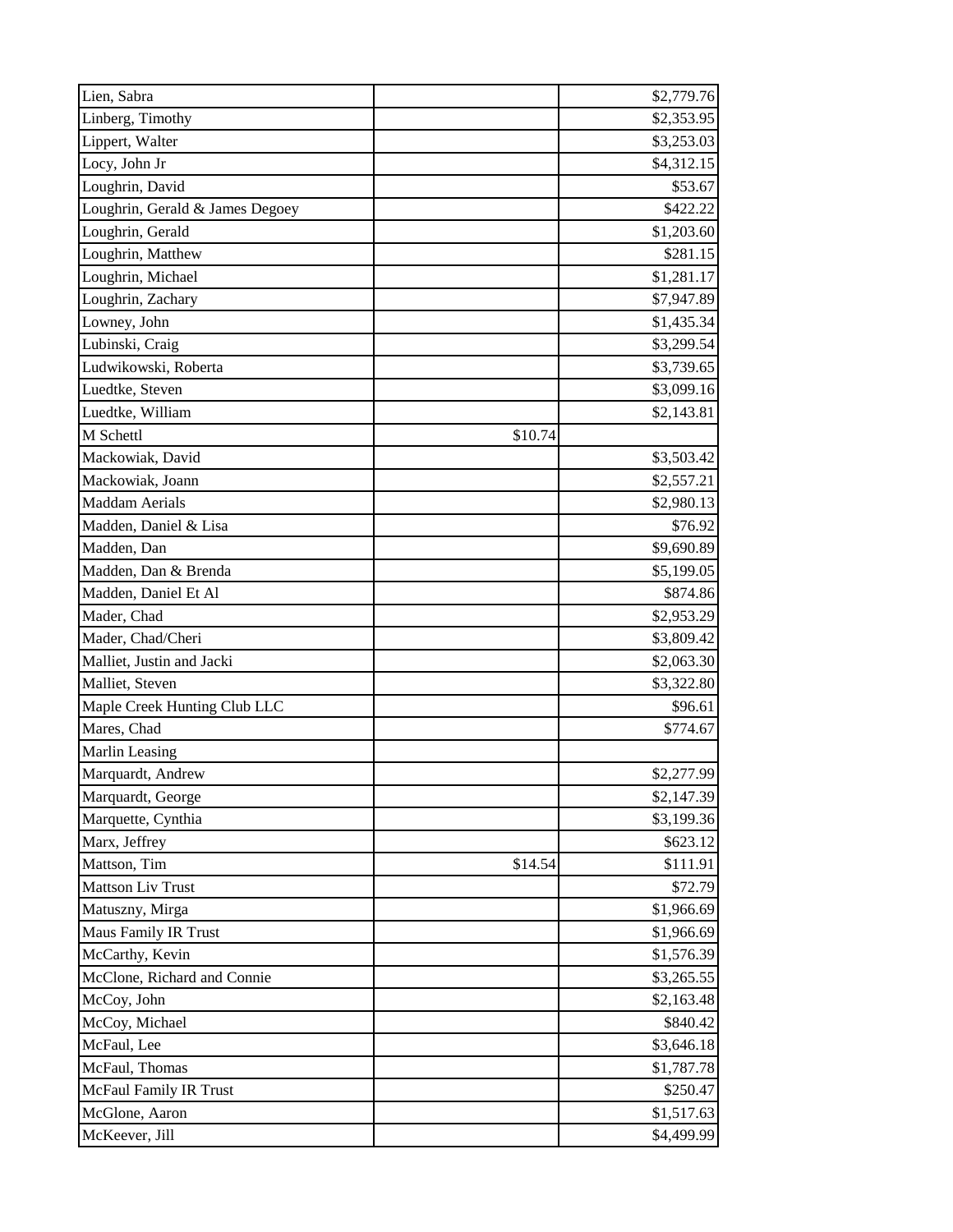| Mehlberg, Daniel              |          | \$2,623.28  |
|-------------------------------|----------|-------------|
| Mellin, Timmie                |          | \$3,372.89  |
| Meloy, Terry                  |          | \$927.25    |
| Meyer, Dale                   |          | \$2,082.98  |
| Meyer, Howard                 |          | \$1,560.57  |
| Meyer, Robert                 |          | \$2,521.29  |
| Mid State Asphalt             |          | \$1,323.90  |
| Mikulcik, Marcus              |          | \$3,603.67  |
| Millard, David                |          | \$1,137.84  |
| Millard, Dustin               |          | \$2,581.93  |
| Mitze, Brenda                 |          | \$1,601.72  |
| Moder, Adam                   |          | \$4,321.08  |
| Moeller, Brian                |          | \$1,506.90  |
| Moeller, Daniel               |          | \$2,528.45  |
| Moeller, Joseph               |          | \$46.51     |
| Moeller, Keith                |          | \$2,930.99  |
| Moeller, Martin               |          | \$765.72    |
| Moeller, Raymond              |          | \$2,957.83  |
| Mohnen, Lawrence              |          | \$2,560.66  |
| Mohnen, Shane                 |          | \$1,801.30  |
| Monty, Kraig                  |          | \$204.00    |
| Moravec, Connie               |          | \$3,580.99  |
| Most, Deborah et al           |          | \$4,351.06  |
| Mott, Robert                  |          | \$408.00    |
| Much, Francis                 |          | \$7,093.66  |
| Muller, Christopher           |          | \$2,891.64  |
| Murphy, David                 |          | \$1,516.66  |
| Murphy, Joseph                |          | \$17,381.62 |
| Murphy, Patrick               |          | \$3,843.91  |
| Murphy, Richard               |          | \$1,964.90  |
| Nass, Robert                  |          | \$2,150.00  |
| Natzke, Tyler                 |          | \$17.89     |
| Nehring, Robert & Susan       |          | \$5,128.29  |
| Nelson, Kevin                 |          | \$277.30    |
| Neuber Rev Trust              |          | \$3,124.22  |
| New London Fish/Game          |          | \$2,898.38  |
| Nielson Comm                  | \$45.44  |             |
| Nienhaus, Arnold              |          | \$2,769.97  |
| Nieto, Ben                    |          | \$2,220.73  |
| Nolan, William                |          | \$2,188.54  |
| Nottelson, George             |          | \$3,414.04  |
| Nutter, Robert                |          | \$2,855.85  |
| Nysse, Jill & Nathen          |          | \$538.23    |
| Obertin, Joseph               |          | \$3,269.12  |
| Obrien, Brian, Joseph & David |          | \$112.60    |
| O'Brien, David & Kimberly     |          | \$118.28    |
| Obrien, Joseph                | \$213.28 | \$5.82      |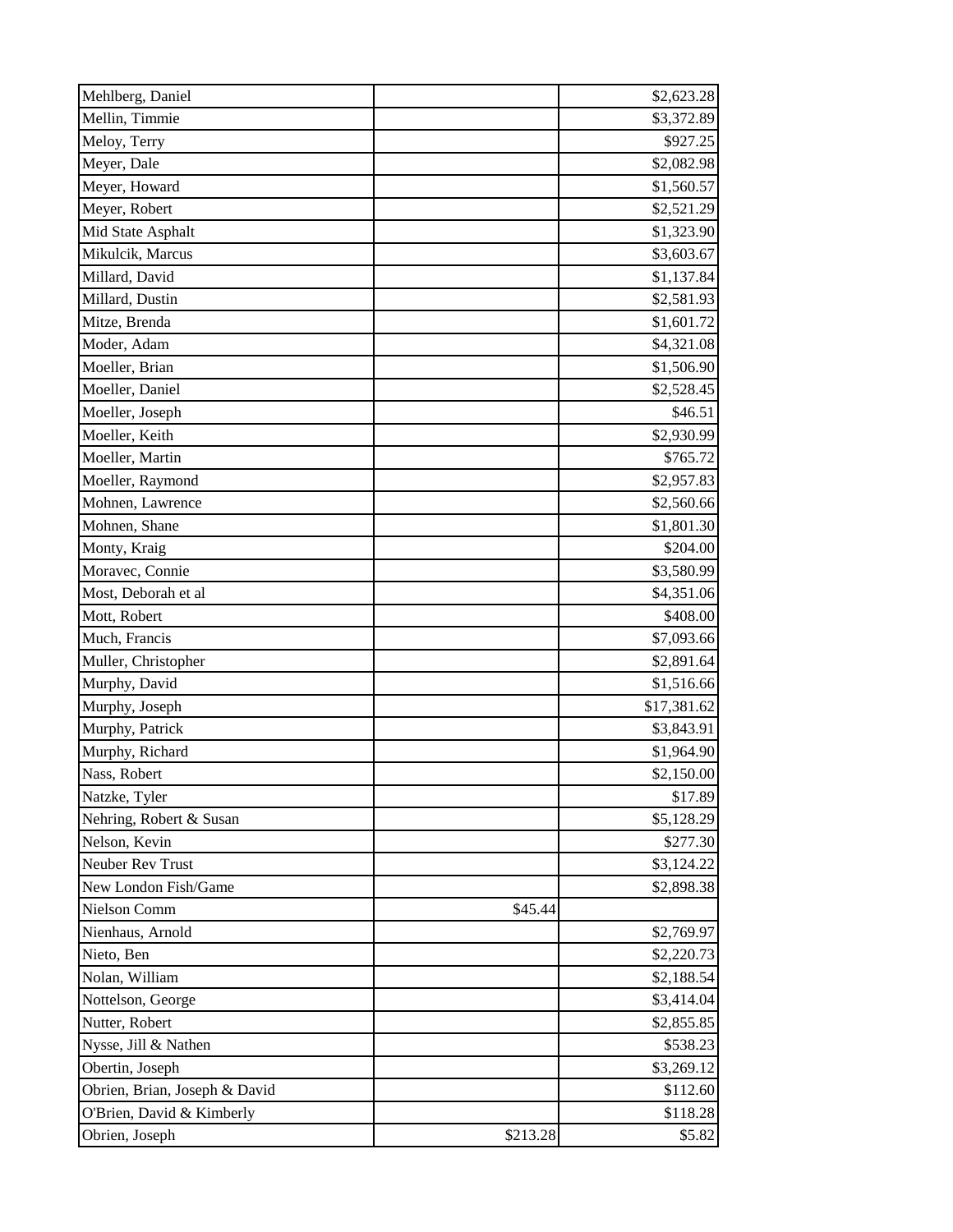| Obrien, Mary                | \$9.70     |
|-----------------------------|------------|
| Obrien, Tim                 | \$11.64    |
| <b>Obrien Dairy Farm</b>    | \$502.18   |
| Obrien Maple Grove          | \$27.20    |
| <b>OFT LLC</b>              | \$87.30    |
| Ogilvie Jt Rev Trust        | \$205.40   |
| Olk, Paul                   | \$3,067.17 |
| Olmsted, Victor             | \$4,652.08 |
| Olmsted, Lisa               | \$2,596.44 |
| Olson, Brian                | \$3,945.39 |
| Olson, Ellen                | \$341.26   |
| Orr, Daniel                 | \$2,351.69 |
| Ort, Gerald E Jr            | \$1,137.84 |
| Ostrander, Amy and Nicholas | \$3,317.29 |
| Otis, Richard               | \$2,218.95 |
| Paffrath, Jeffrey           | \$3,367.53 |
| Pagel, Thomas               | \$2,475.60 |
| Pahl, Bruce                 | \$769.78   |
| Palmer, Brian               | \$4,074.21 |
| Paters, John                | \$1,778.85 |
| Patoka, Nicholas            | \$2,258.31 |
| Paul, Chad                  | \$2,627.01 |
| Pautz, William              | \$2,498.04 |
| Pellett, Robyn              | \$36.83    |
| Perkins, Todd               | \$408.00   |
| Peters, Christopher         | \$2,388.91 |
| Peterson, Mark              | \$4,977.05 |
| Pheifer, Kyle               | \$746.04   |
| Phillips, Brian             | \$1,841.46 |
| Phillips. Ryan              | \$4,104.62 |
| Pingel, Ryan and Holly      | \$4,182.38 |
| Plamann, Patrick            | \$3,380.06 |
| Plaster, Dennis and Beverly | \$446.21   |
| Poehlman Revoc Trust        | \$4,139.42 |
| Popke, Barry                | \$2,718.09 |
| Popke, Michael              | \$3,542.21 |
| Popke, Ronald               | \$3,066.96 |
| Popp, David                 | \$134.19   |
| Popp, David                 | \$2,816.48 |
| Postel, Dalton              | \$2,020.12 |
| Postel, Darin               | \$1,936.27 |
| Postel, Marlene             | \$2,446.16 |
| Prahl, Cheryl               | \$1,077.52 |
| Prahl, Clint                | \$3,106.32 |
| Prahl, Mary Jo              | \$1,947.01 |
| Prahl, Thomas               | \$3,295.96 |
| Prasalowicz, Thomas         | \$7,067.26 |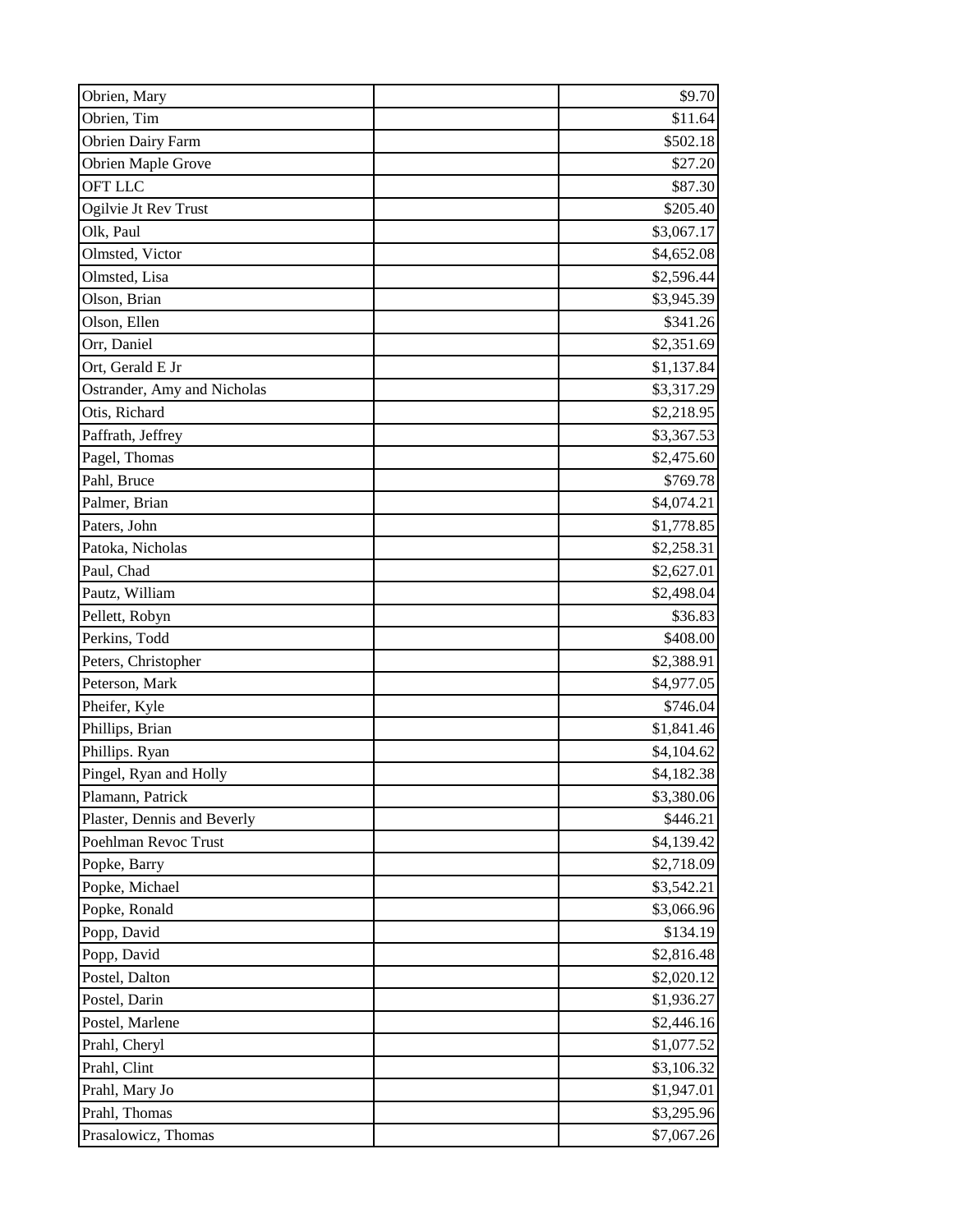| Prinsen, Tony              | \$1,750.22 |
|----------------------------|------------|
| Prochnow, Leslie           | \$2,474.77 |
| Prusik, Michael and Leslie | \$3,304.91 |
| Pudlo Trust                | \$3,664.66 |
| Puffe, Terry               | \$975.55   |
| Quaintance, Brian          | \$2,447.94 |
| Quaintance, Deborah        | \$1,127.64 |
| Quinter, Terry and Kami    | \$810.61   |
| Raddatz, Jody              | \$2,356.68 |
| Radley, James              | \$309.51   |
| Radley, John               | \$2,133.07 |
| Radtke, David              | \$3,571.48 |
| Radue, Wayne               | \$2,757.45 |
| Raether, Thomas & Sarah    | \$2,304.38 |
| Rasor, Timothy             | \$5,256.78 |
| Reetz, David               | \$3,211.88 |
| Rehbein, Kenneth E         | \$35.79    |
| Rehbein, Kenneth E and Ann | \$3,093.80 |
| Rehbein, Kenneth           | \$1,814.11 |
| Rehbein, Suzanne           | \$1,015.74 |
| Reigel, Myron              | \$1,514.06 |
| Reischl, Timothy           | \$2,466.09 |
| Rice, Allen                | \$592.69   |
| Rice, Amy                  | \$1,276.11 |
| Rice, Jason                | \$2,523.10 |
| Rickert, Jeffrey`          | \$4,564.41 |
| Rieck, Randy               | \$2,303.03 |
| Rihn, Wayne                | \$4,566.20 |
| Rios, Manuel               | \$3,326.99 |
| Ritchie, Bernie            | \$3,129.58 |
| Ritchie, Bernie            | \$2,003.30 |
| Ritchie, Dale              | \$2,052.56 |
| Ritchie, David             | \$2,238.62 |
| Ritchie, David             | \$2,286.94 |
| Ritchie, Douglas           | \$2,846.91 |
| Ritchie, Leroy             | \$2,508.77 |
| Ritchie, Justin            | \$986.29   |
| Rivers, Frank              | \$3,111.68 |
| Roberts, Arthur            | \$2,720.70 |
| Roberts, Julie             | \$1,582.86 |
| Roberts, Mark              | \$2,934.57 |
| Rogalski, Robert           | \$408.00   |
| Rogalski Revoc Liv Trust   | \$239.00   |
| Rogalski Revoc Liv Trust   | \$431.03   |
| Rohan, Kevin and Susan     | \$4,109.98 |
| Rohan, Michael             | \$1,608.88 |
| Rohan, Thomas E            | \$1,617.75 |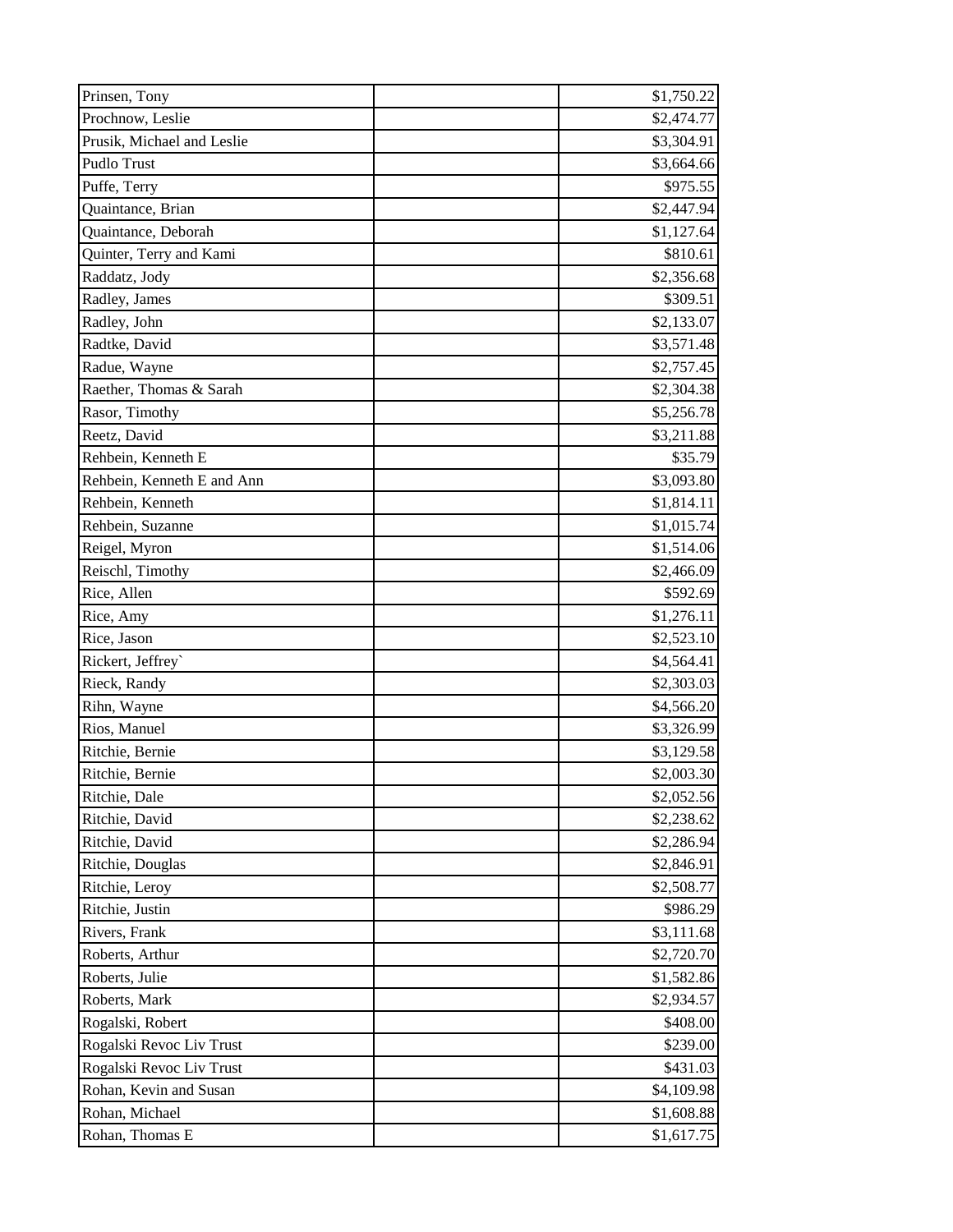| Rohan, Thomas L               | \$5,278.25 |
|-------------------------------|------------|
| Rohan, Timothy                | \$381.08   |
| Rohan, Timothy                | \$2,181.38 |
| Rohan Rev Liv Trust           | \$137.76   |
| <b>Rohan Rev Living Trust</b> | \$4,723.64 |
| Rohloff, Dale                 | \$2,428.27 |
| Roland, Ned                   | \$4,678.91 |
| Roloff, Ted                   | \$2,170.65 |
| Roman, Renee                  | \$1,750.22 |
| Rooyakkers Rev trust          | \$70.00    |
| Rosenau, Ronald               | \$13.57    |
| Rosenau, Ronald               | \$1,062.71 |
| Rowl Rev Livinng Trust        | \$1,436.16 |
| Ruckdashel, John              | \$204.00   |
| Ruscher, Earl                 | \$572.50   |
| Sanderfoot, Michael           | \$3,111.68 |
| Sasse, Dennis                 | \$280.88   |
| Sasse, Lawrence               | \$520.61   |
| Sawall, Henry                 | \$2,025.72 |
| Sawall, Paul                  | \$2,184.96 |
| Schaefer, Cullen              | \$1,955.94 |
| Schaefer, Nicholas            | \$2,090.14 |
| Schernecker, Michael          | \$3,373.52 |
| Schleicher, James             | \$219.09   |
| Schmidt, John                 | \$2,682.31 |
| Schmoll, Donald               | \$3,342.48 |
| Schmude, Gary                 | \$3,365.74 |
| Schneider, Gary               | \$4,932.95 |
| Schoenrock, Randy             | \$3,097.38 |
| Schramm, Darryl               | \$26.83    |
| Schramm, Darryl & Charmaine   | \$3,242.29 |
| Schroeder, Daniel             | \$4,870.33 |
| Schucknecht, Carl             | \$1,091.85 |
| Schucknecht, Roberta          | \$2,793.23 |
| Schuelke, Brandie             | \$1,412.09 |
| Schuelke, Paul                | \$159.23   |
| Schuelke, Scott               | \$634.05   |
| Schuelke, Jessica             | \$2,605.38 |
| Schuh, Henry                  | \$1,889.60 |
| Schuh, William"               | \$1,830.71 |
| Schuldt, Robert               | \$2,311.98 |
| Schuler, Maria                | \$774.67   |
| Schultz, Michael              | \$453.72   |
| Schultz, Robby                | \$3,864.89 |
| Schultz, Vaughn               | \$2,517.25 |
| Schulz, Tiffany               | \$372.11   |
| Schumacher, Robert            | \$1,748.43 |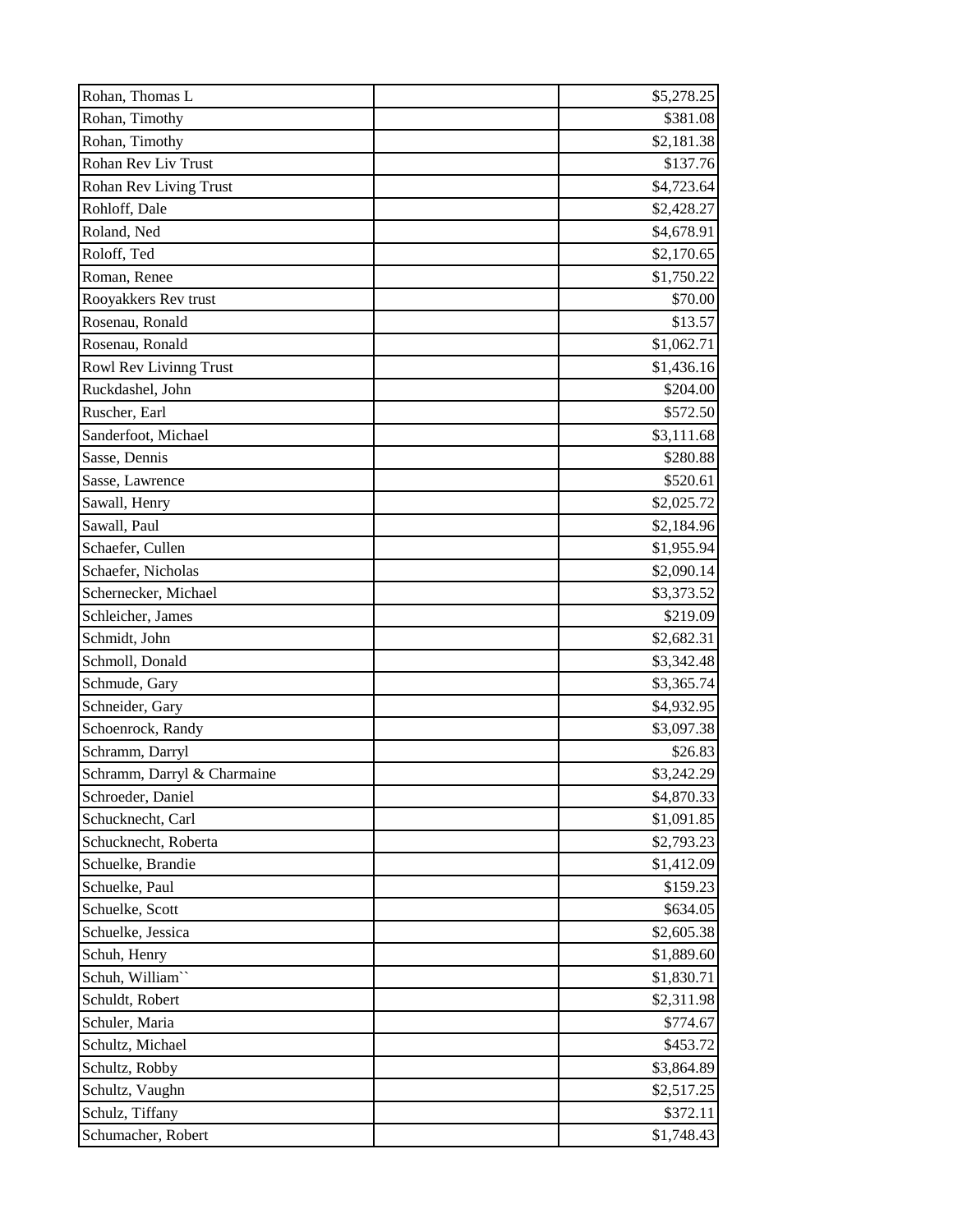| Schunke, Karl                | \$3,045.50            |         |
|------------------------------|-----------------------|---------|
| Seavecki, Brent & Leah       | \$3,943.61            |         |
| Sexton, Michael              | \$2,396.07            |         |
| Shearier, David              | \$3,243.62            |         |
| <b>Shostak Rev Liv Trust</b> |                       | \$72.64 |
| Skruby, Allan                | \$509.65              |         |
| Smiley, Jodi                 | \$3,185.05            |         |
| Smith, Richard               | \$2,082.98            |         |
| Smith, Timothy               | \$1,599.93            |         |
| Smyka-Warner, Dustin         | \$2,648.33            |         |
| Sockett, Luann               | \$2,970.35            |         |
| Sommer, Donald               | \$3,084.85            |         |
| Sorenson, Steven             | \$2,948.89            |         |
| Soward, Bonnie               | \$1,161.62            |         |
| Spears, Dean and Jean        | \$4,449.91            |         |
| Sperger, Michael             | \$2,000.68            |         |
| Spiegelberg, Karen           | \$2,357.54            |         |
| <b>SPOK</b>                  |                       |         |
| Sprenger, Joan               | \$250.15              |         |
| Steckbauer, Keith            | \$3,460.55            |         |
| Stein, Nicholas              | \$2,236.84            |         |
| <b>Steinacker Farms</b>      | \$1,713.52            |         |
| Steingraber, Jason           | \$2,197.47            |         |
| Steingraber, Jason and Kerri | \$2,565.06            |         |
| Steingraber, Michael         | \$2,830.89            |         |
| Steingraber, Randy           | \$527.40              |         |
| Steingraber, Randy & Lynnel  | \$1,845.89            |         |
| Steingraber, Randy & Lynnel  | \$7,722.18            |         |
| Steingraber Fam Ir Trust     | \$2,074.03            |         |
| Steingraber Liv Trust        | \$1,134.26            |         |
| Stelse, Greg                 | \$35.79<br>\$1,823.57 |         |
| Stepniak, Adam               | \$3,233.34            |         |
| Stern, Keith                 | \$2,174.22            |         |
| Sternhagen, Dale             |                       | \$35.00 |
| Stertz, Keith                | \$2,494.47            |         |
| Stilen, Jon                  | \$1,376.29            |         |
| Stilen, Joshua               | \$2,953.28            |         |
| Stilen, Dora and Darcie      | \$1,252.86            |         |
| Stone, Daniel                | \$2,435.43            |         |
| <b>Stratton</b> , Nancy      | \$726.37              |         |
| Strauch, T\im &Judy          | \$2,489.09            |         |
| Suehs, Roger                 | \$2,563.03            |         |
| <b>Sugar Creek Farm</b>      | \$6,309.39            |         |
| Sullivan, Mark               | \$1.79<br>\$3,253.03  |         |
| Sullivan, Terry              | \$690.27              |         |
| Sullivan, Phillip            | \$4,415.91            |         |
| Sullivan, Terry              | \$418.74              |         |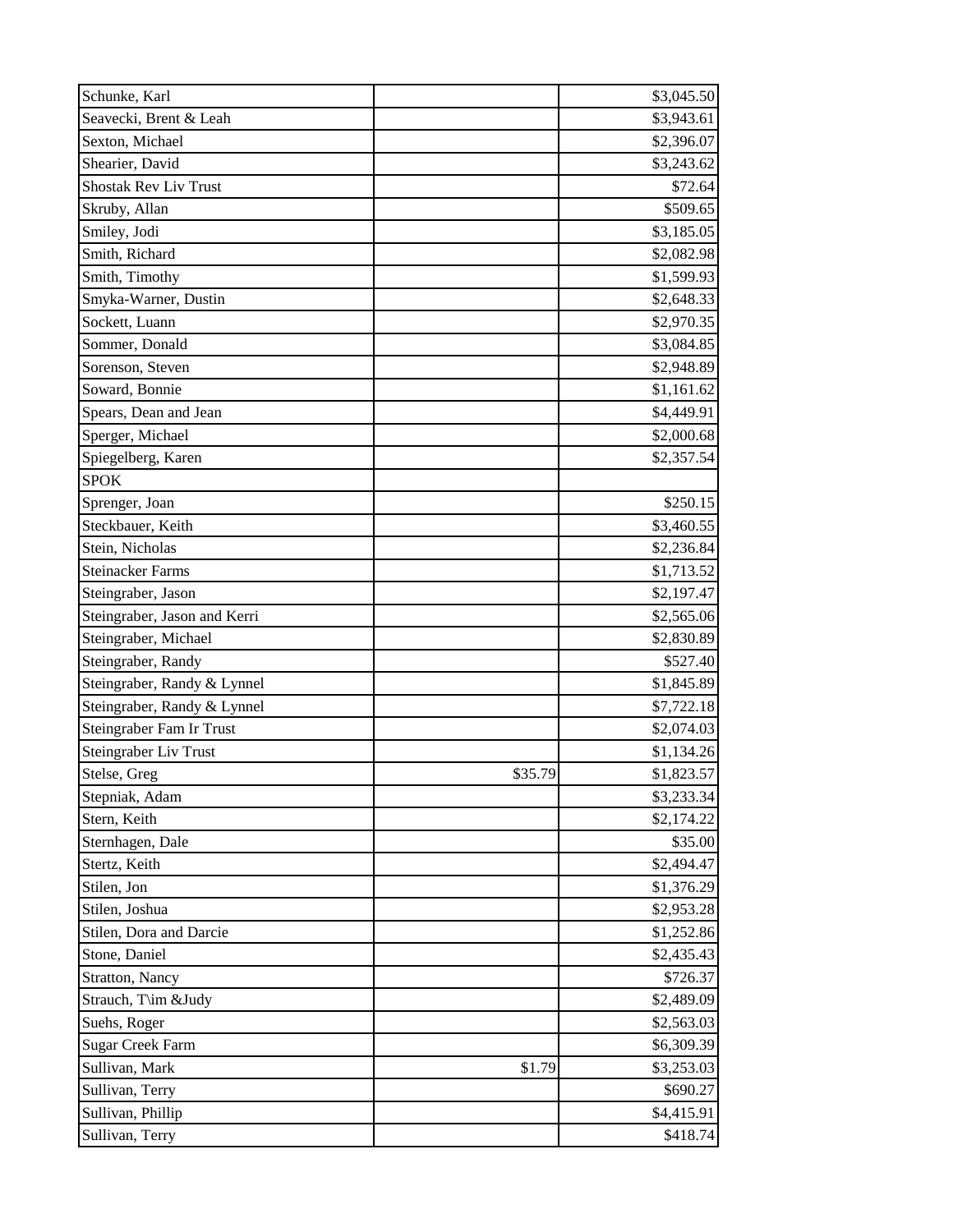| Suttner, Robert                |          | \$4,297.84 |
|--------------------------------|----------|------------|
| Swinton, Glenn                 |          | \$2,524.88 |
| Swinton, Robert                |          | \$408.00   |
| Swinton, Robert                |          | \$408.00   |
| Sylte, Craig                   |          | \$5,129.75 |
| Tadych Rev Trust               |          | \$1,100.27 |
| Tank, Alan                     |          | \$3,270.92 |
| Tank, Jerold                   |          | \$5,116.32 |
| Tate, David                    |          | \$3,902.45 |
| Taylor, Kevin                  |          | \$3,578.65 |
| Techlin, Keith                 |          | \$518.83   |
| Techlin, Thomas                |          | \$70.00    |
| Tennie, David                  |          | \$4,371.18 |
| Tesch, Clint                   |          | \$355.18   |
| Tews, Lois                     |          | \$1,629.39 |
| Tews, Todd and Lois            |          | \$1,897.75 |
| Tews, Lois and Brenda Young    |          | \$1,670.53 |
| The Trout Farm                 |          | \$679.39   |
| Theama, Peggy                  |          | \$1,982.79 |
| Thiel, Jacob                   |          | \$2,780.72 |
| Thoma, Dale                    |          | \$1,086.01 |
| Thoma, Douglas                 |          | \$2,889.94 |
| Thoma, Douglas and Joanne      |          | \$5,223.63 |
| Thoma, Jayne                   |          | \$1,491.06 |
| Thoma, Steven                  |          | \$2,102.66 |
| Thoma, William                 | \$17.89  | \$2,972.15 |
| Thoma, William                 |          | \$822.80   |
| Thomack, Andrew                |          | \$3,734.19 |
| Thomack, Charlotte             |          | \$1,291.50 |
| Thompson, Jeffrey              |          | \$3,533.90 |
| Thunder Ridge Inc              |          | \$1,051.52 |
| Tietz, Gary                    |          | \$2,897.01 |
| Tietz, Steven                  |          | \$1,895.13 |
| Tietz, Wayne                   |          | \$3,066.96 |
| Timm, Brian                    | \$221.84 | \$136.38   |
| Tischauser, Mitchell and Julie |          | \$1,535.53 |
| Traeger, Nicholas              |          | \$7,020.73 |
| Ulrich, Mark                   |          | \$3,428.34 |
| Urban, David                   |          | \$3,249.45 |
| Urban, Diane                   |          | \$1,625.80 |
| VanAlstine, Daniel             |          | \$442.48   |
| Vanark, Jeffrey                |          | \$1,394.19 |
| VanCuick, Brian                |          | \$2,236.84 |
| Vandeburgt, Nicholas           |          | \$6,433.52 |
| Vandeguchte, Jack              |          | \$2,902.37 |
| Vandenhuevel, Mark             |          | \$4,135.54 |
| Vandenhuevel, Tamara           |          | \$1,163.70 |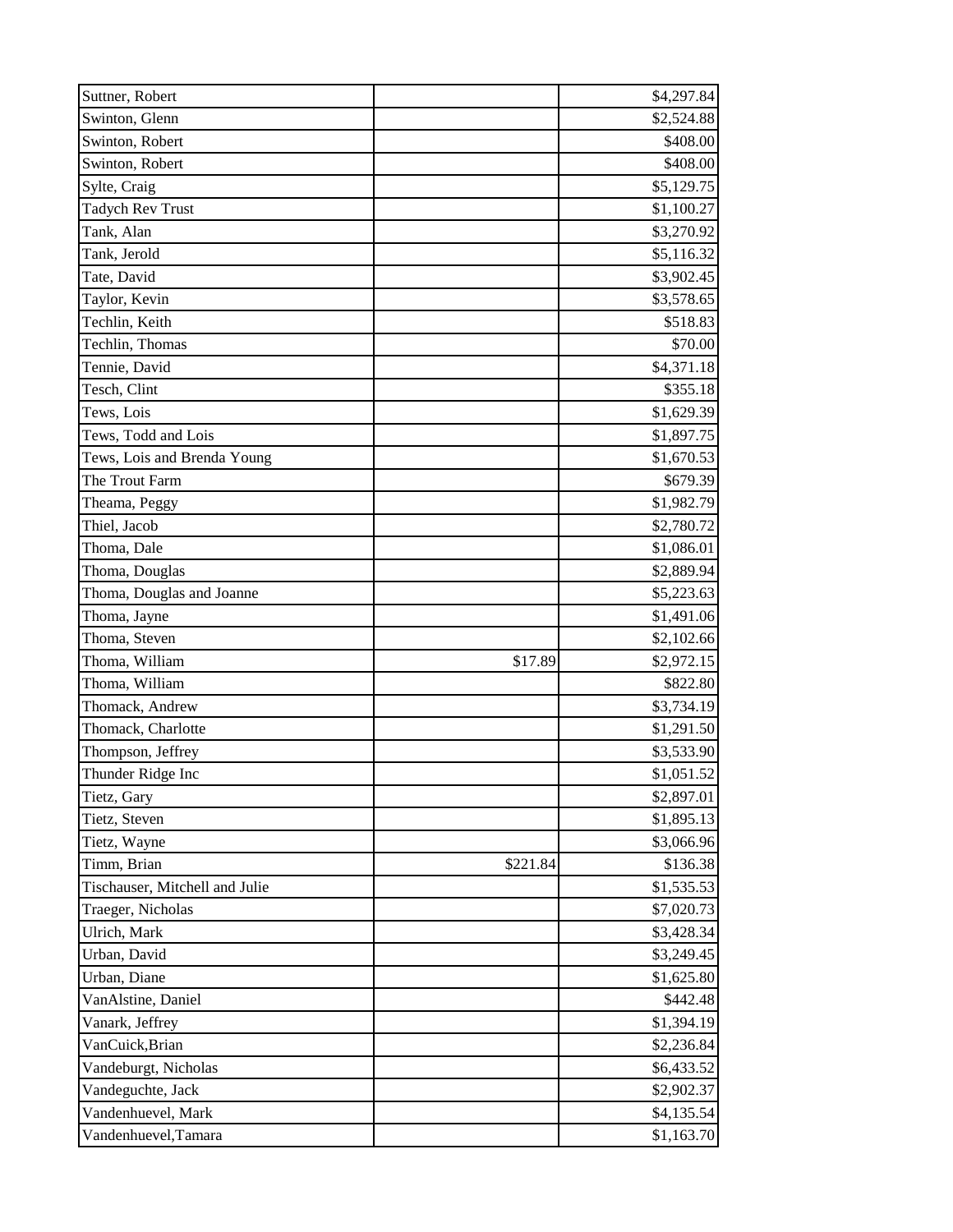| Visocky, Mark               |            | \$2,576.76  |
|-----------------------------|------------|-------------|
| Voss, Andrew                |            | \$2,846.91  |
| Voss, Ronald                |            | \$1,054.51  |
| Wagenknecht, Eileen         |            | \$1,803.90  |
| Wagner, Robert              |            | \$1,595.78  |
| Walbruck, Larry             |            | \$1,097.21  |
| Waldvogel, Jeffrey          |            | \$226.16    |
| Wanner, Pierce and Cristina |            | \$12.52     |
| Ward Rev Trust              |            | \$4,287.10  |
| Weber, Charles              |            | \$2,927.41  |
| Wedelstadt, Michael         |            | \$4,743.31  |
| Wege, Donald                |            | \$4,046.81  |
| Wege, Kevin                 |            | \$1,759.15  |
| Wege, Randy                 |            | \$2,728.83  |
| Wegner, Keith               |            | \$2,483.73  |
| Weiland, Rodney             |            | \$2,147.39  |
| <b>Wells Fargo Leasing</b>  | \$573.22   |             |
| Wendt, Diane                |            | \$2,682.31  |
| Wendt, Terry                |            | \$2,243.11  |
| Wepner, Justin              |            | \$4,001.74  |
| Wepner, Tori                |            | \$5,785.60  |
| <b>Wepner Farms</b>         |            | \$19,356.74 |
| <b>Wepner Farms</b>         |            | \$7,059.79  |
| <b>Wepner Rev Trust</b>     |            | \$2,286.04  |
| Westphal, Thomas            |            | \$2,059.73  |
| Weyenberg, Jeffrey          |            | \$3,650.20  |
| Whiretail llc               |            | \$67.51     |
| Wichman, Matthew            |            | \$5,064.31  |
| Wiedeman, Ron               |            | \$5,186.47  |
| Wiesner, Troy               |            | \$327.45    |
| Wilfuer, Daniel             |            | \$3,367.53  |
| Wilfuer, Mark               |            | \$3,619.79  |
| Wilfuer Liv Trust           |            | \$3,866.68  |
| Wilharms, John              |            | \$2,123.61  |
| Wilson, Martin              |            | \$408.00    |
| <b>Wilson Family Trust</b>  |            | \$3,176.30  |
| Wilz, Tim                   |            | \$4,181.98  |
| Winkelman, Ted              |            | \$3,607.26  |
| Wirth, Tabitha              |            | \$4,435.60  |
| Wochinski, Dan              |            | \$4,124.29  |
| Woeshnick, Lawrence         |            | \$3,888.14  |
| Wolf, Joshua                |            | \$2,733.24  |
| <b>Wolf River Propane</b>   | \$3,200.08 |             |
| Worm, Jennifer              |            | \$711.60    |
| Worm, Robert                |            | \$4,553.66  |
| Worm, Ronald                |            | \$631.55    |
| Worm, Sue                   |            | \$2,508.78  |